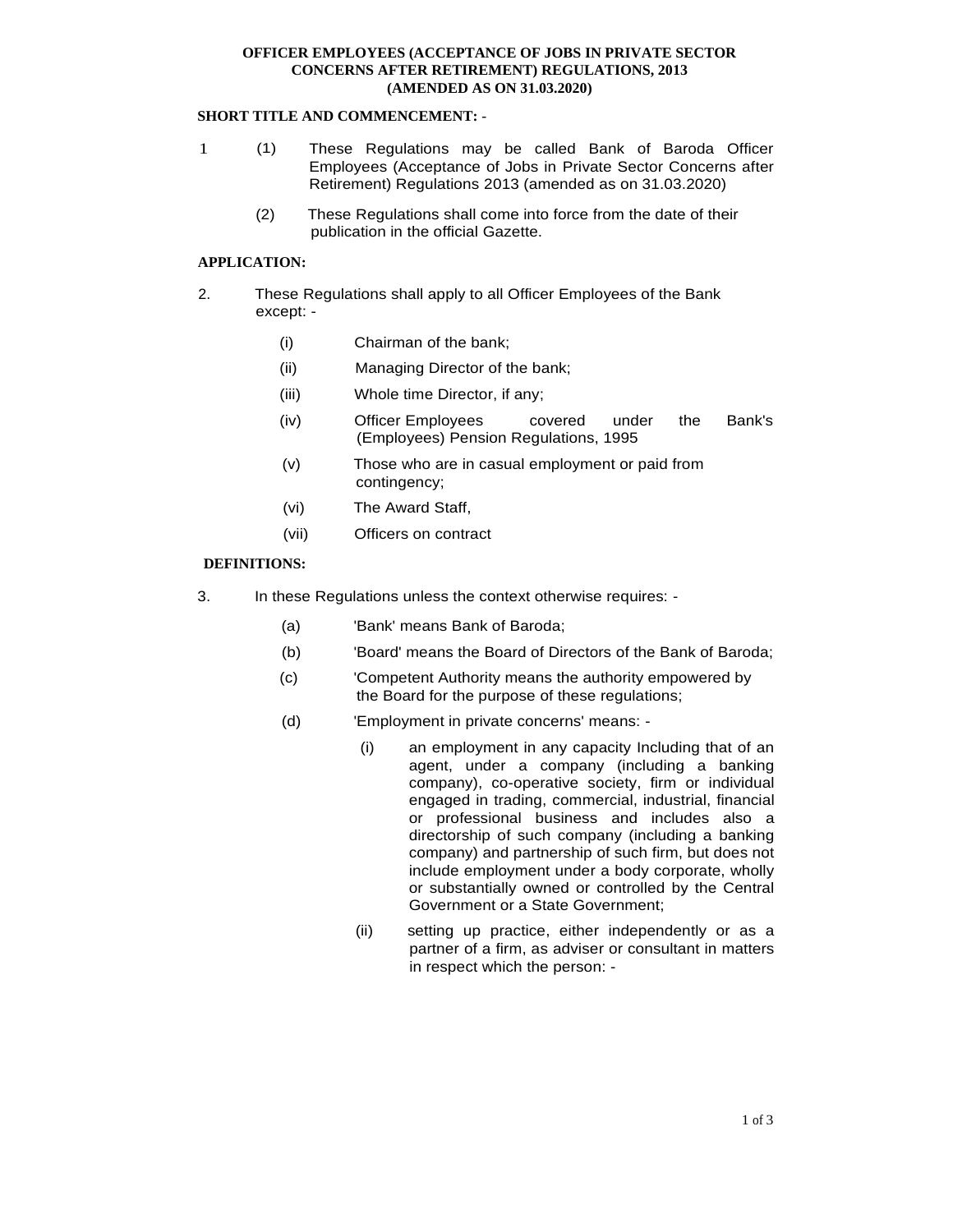(a) has no professional qualifications and the matters in respect of which the practice is to be set up or is carried on are relatable to his official knowledge or experience, or

(b)has professional qualifications but the matters in respect of which such practice is to be set up are such as are likely to give his clients an unfair advantage by reason of his previous official position, or

( c) has to undertake work involving liaison or contact with the offices or officers of the bank.

#### **EXPLANATION**

For the purpose of this clause, the expression "employment under a cooperative society" includes the holding of any office, whether elective or otherwise, such as that of President, Chairman, Manager, Secretary, Treasurer and the like, by whatever name called in such society.

(e) 'Officer employee' means a person who has held a supervisory, administrative or managerial post in the bank or any other person who was appointed and/or has functioned as an officer of the bank at the time of his retirement by whatever designation called.

### **ACCEPTANCE OF EMPLOYMENT AFTER RETIREMENT**

- 4. (1) If a person who immediately before his retirement was holding the post of an officer employee and wishes to accept any job in private concern before the expiry of **One year** from the date of his retirement, he shall obtain the previous sanction of the bank to such acceptance. **(w.e.f 12.03.2014 reduced the stipulated period from -02- years to - 01- year – AMENDED vide GOVT OF INDIA GAZETTE dated 12.03.2014)**
	- (2) (3) Subject to the provision of sub-regulation (3), the bank may by order in writing, on the application by a person, grant subject to such conditions, if any, as it may deem necessary, permission, or refuse, for reasons to be recorded in the order, permission to such person to take up the job in private concern specified in the application.

In granting or refusing permission under sub-regulation (2) to a person for taking up any commercial employment the bank shall have regard to the following factors, namely: -

- (a) the nature of the employment proposed to be taken up and the antecedents of the employer,
- (b) whether his duties in the employment which he proposes to take up might be such as to bring him into conflict with the bank;
- (c) whether the officer employee while in service had any such dealing with the employer under whom he proposes to take employment as it might afford a reasonable basis for the suspicion that such person had shown favours to such employer;